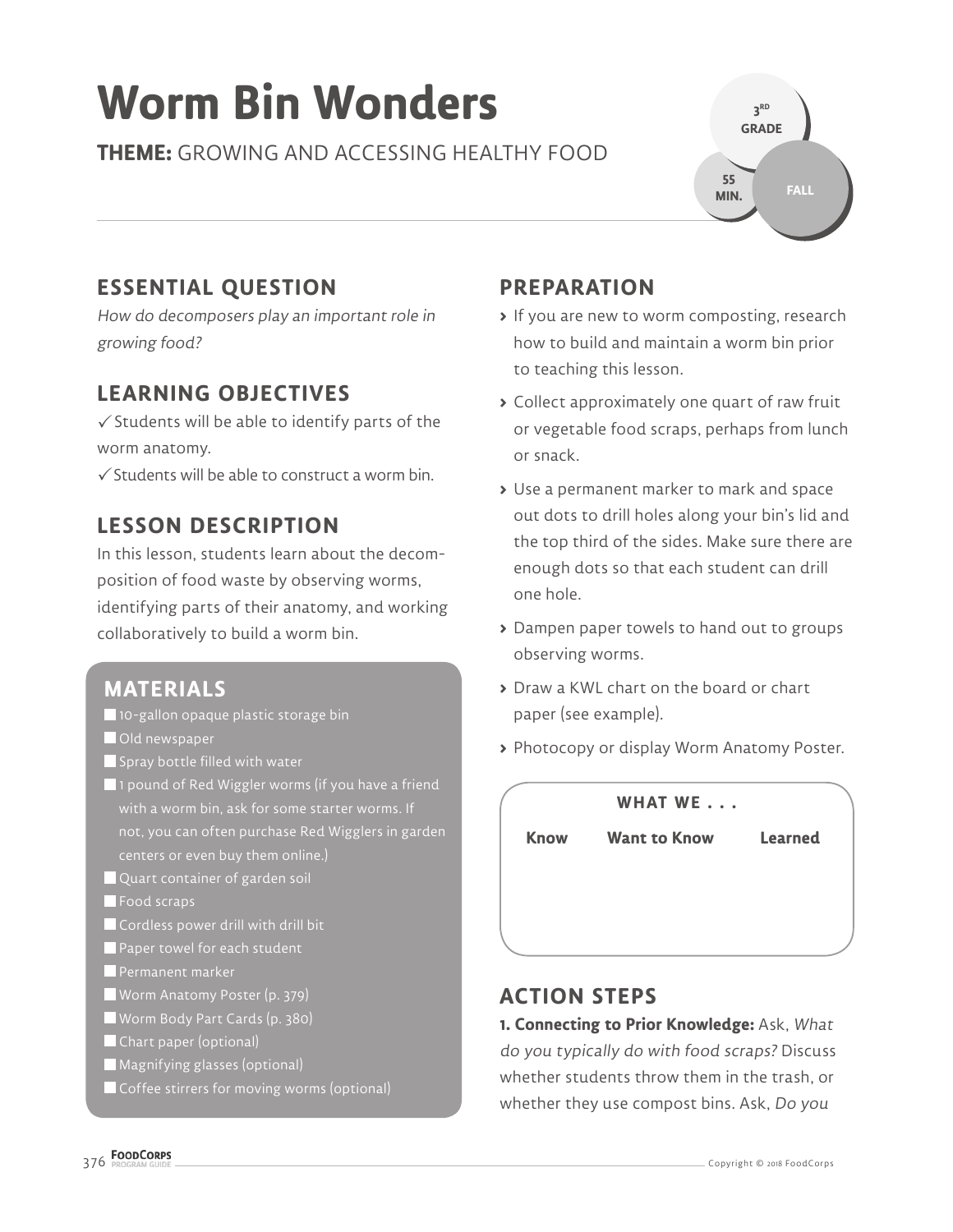know that worms are excellent at recycling? See if students can explain how. Ask students to share with a partner what they know and what they want to know about worms. Display a KWL chart on the board, and as students share with the class, fill in the "Know" and "Want to know" columns of the chart, taking the opportunity to dispel any myths and/or flag any questions that arise for later research. **(5 min.)**

**2. Explain Worm Bin Setup:** Explain that today you'll be building a worm bin that the class can use to process its food waste into excellent compost for the garden. Show the class the materials you'll use for creating the worm habitat. Explain, Shredded newspaper is the worms' bedding, but they eat it too! We use the spray bottle to keep the newspaper nice and moist, like a wrung-out sponge. They can't have it too wet or too dry because worms breathe through their skin and can actually drown! We add soil from the garden because it helps their digestion. We'll also add food scraps, making sure that we bury it under the bedding so that we don't also attract fruit flies and other pests. Worms aren't crazy about food like onions and citrus. Do you know that worms can eat half their weight in food in a day? **(5 min.)**

**3. Explain Worm Observation:** Explain that you're going to pass out worms for students to observe at their tables, while other students begin work on the worm bin. Then groups will switch tasks. Ask, How should we treat the worms? Discuss being gentle. Say, Let's remember to be observers. So we're mostly using our eyes to observe different parts of the worms. See how many body parts you can recognize. Pass out a small handful of worms on dampened paper towels to half your students to observe.

Give students a purpose while they are observing the worms, such as generating a list of new questions they have for the KWL chart. **(5 min.)**

**4. Setting Up Worm Bin:** While half your students are observing worms, have the other half finely shredding newspaper and call them up one at a time to drill a hole into the bin (with help from an adult!), add their shredded newspaper, and spray with water. Be sure that each student only sprays a couple times. Remind students that we don't want our worms to drown! **(15 min.)**

**5. Finishing Worm Bin:** Once all groups have both observed worms and helped establish the worm bin, have one student add the worms beneath the bedding, another student sprinkle the container of soil, and another bury the food scraps under the bedding. Have all students wash their hands, clean the workspace, and return to their seats. **(5 min.)**

**6. Worm Anatomy Challenge:** Show students a diagram of a worm, and ask them to share body parts they noticed. Then explain that there are still other body parts inside that we can't see. Shuffle the Worm Body Part Cards, and hand them out to students. Challenge students to get into the order of the body parts of the worm (head at one end, then crop, gizzard, intestine, and anus at the other end). Now use this model to explain how worm digestion works: Soil and organic matter, like decaying plants and food scraps, are ingested by the worm and get broken down with help from the grit in the gizzard. They travel through the intestines and are excreted as rich, beautiful compost full of good nutrients. When students are in the correct order with the cards, have them wiggle together as one worm! **(10 min.)**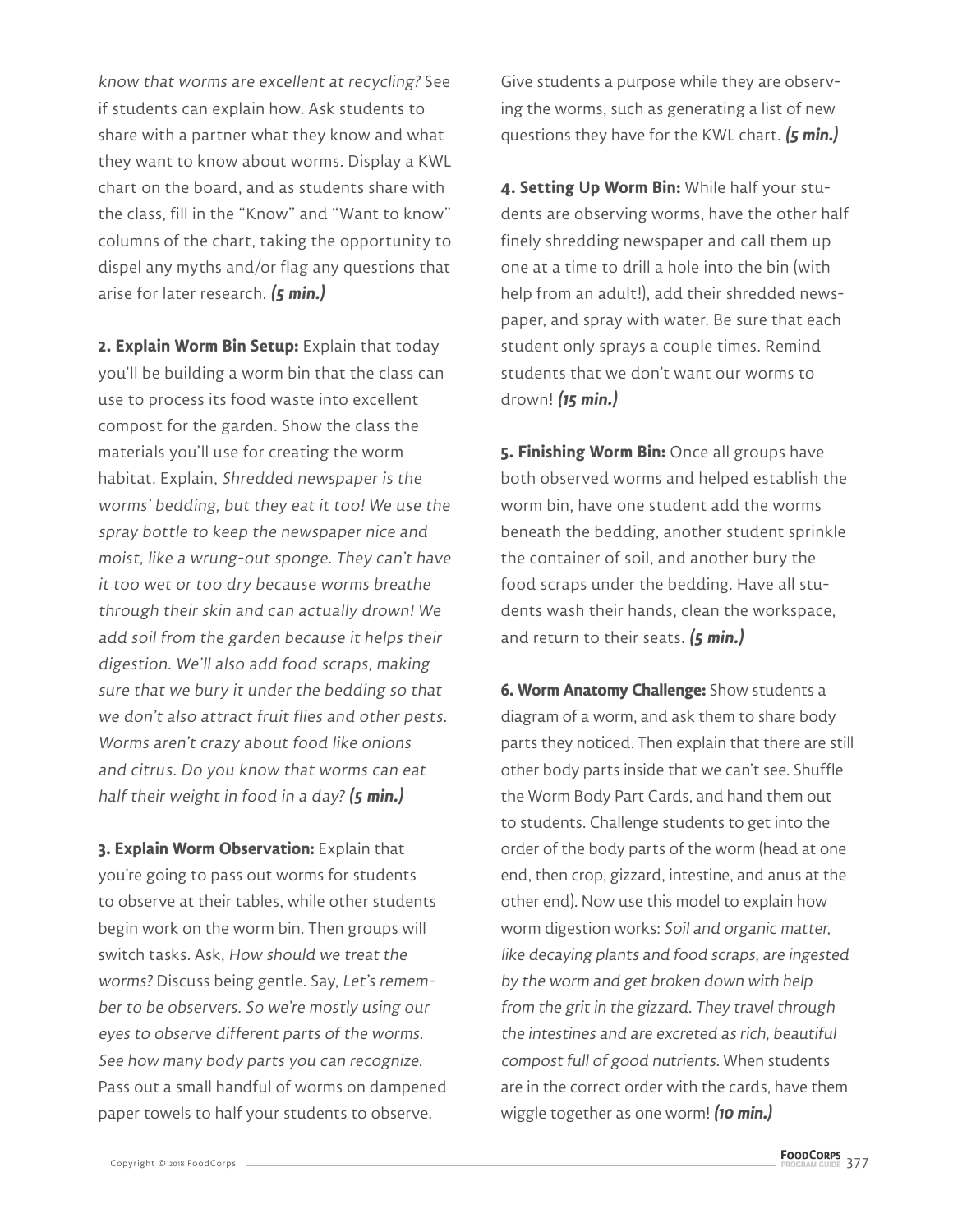**7. Reviewing Responsibilities:** Explain to students that they'll be responsible for keeping their worms healthy, happy, and fed each week. You may want to appoint a Worm Lifeguard who rotates each week. Say, You'll want to check your worms' bedding and spray water if it's too dry, or add more newspaper if it's too wet. Start by feeding them once a week, but be sure to observe how much they've eaten since you last fed them, and adjust the amount accordingly. **(5 min.)**

#### **REFLECTION**

Have students discuss the following questions in small groups, then share with the class: **(5 min.)**

- What's one new thing you learned about worms today?
- How will you be taking care of your worms each week?
- What do you think we will see when we observe the worm bin in one week?
- What worked well in making our worm bin as a class? How could we have improved the experience?

## **ADAPTATIONS**

**Extensions:** Have students create a poster or brochure of how to care for the worm bin. Students can also keep a weekly log in which they take notes on what they observe. Try also having a rotating chores chart, so students are taking turns feeding, adding bedding, etc.

## **ACADEMIC CONNECTIONS**

Next Generation Science Standards, Life Science Disciplinary Core Idea **NGSS LS.4.D**

Populations live in a variety of habitats, and change in those habitats affects the organisms living there.

English Language Arts Common Core State **Standards** 

#### **CCSS.ELA-LITERACY.SL.3.1**

Engage effectively in a range of collaborative discussions (one-on-one, in groups, and teacher-led) with diverse partners on grade 3 topics and texts, building on others' ideas and expressing their own clearly.

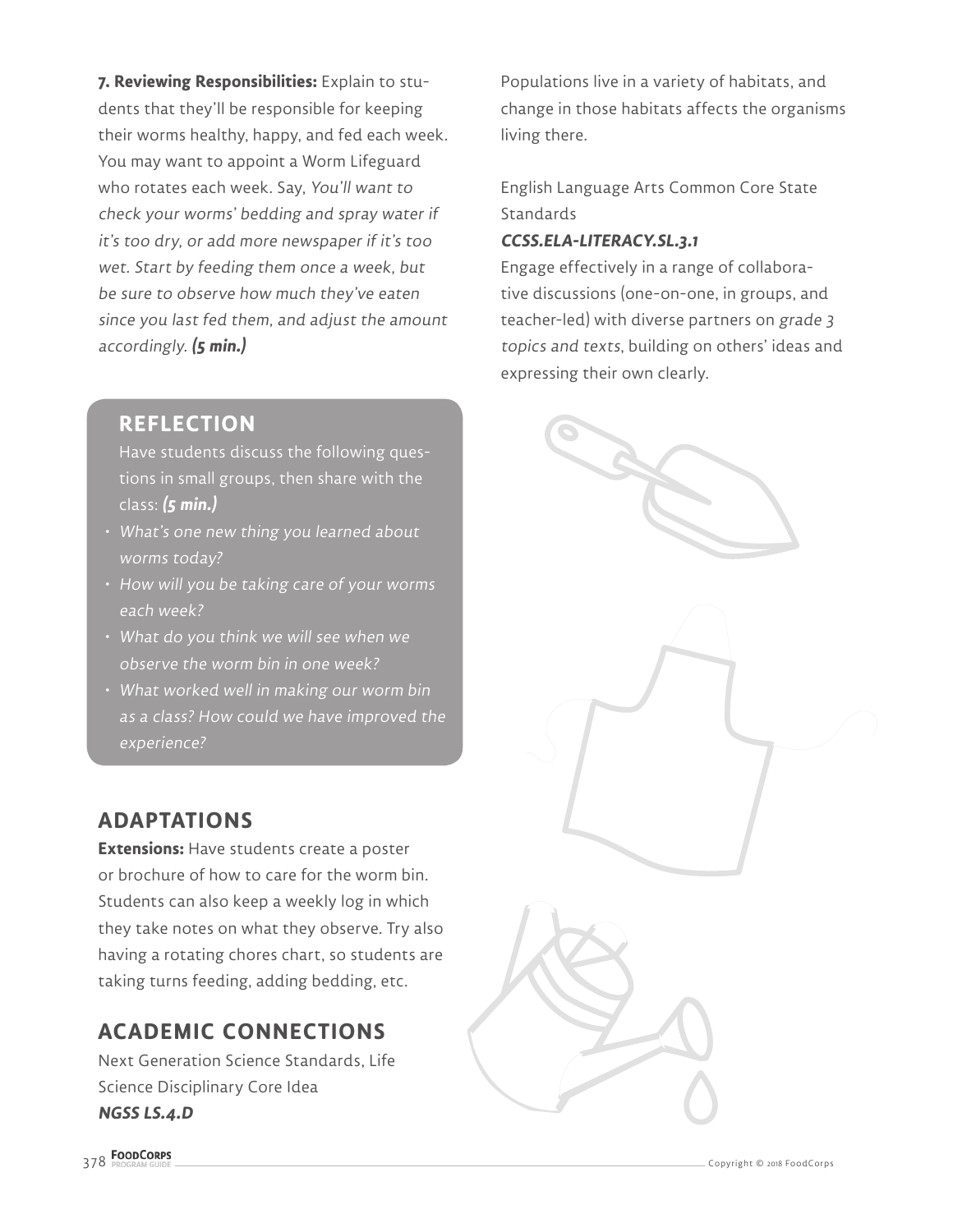